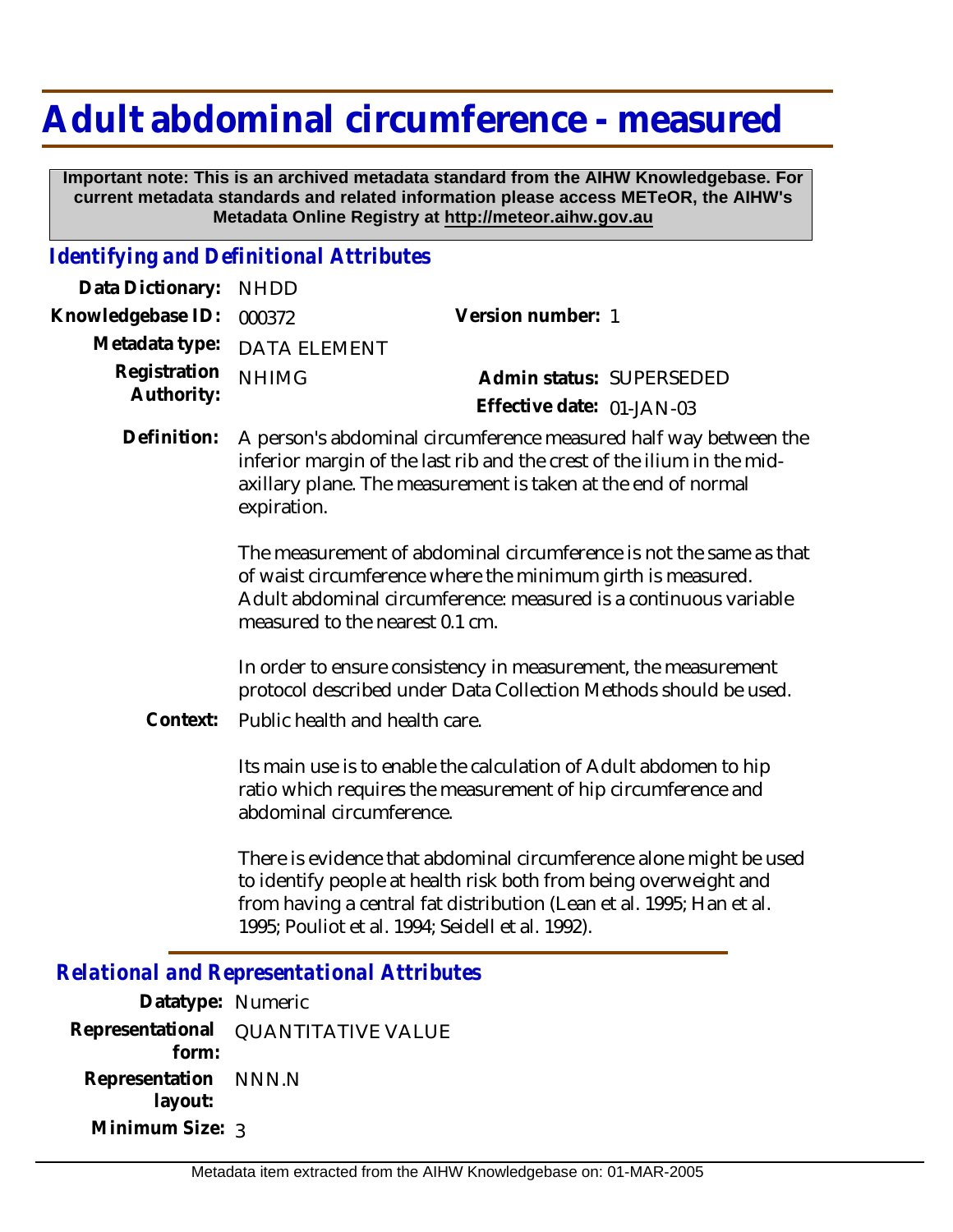**Maximum Size:** 4

Guide For Use: If measured abdominal circumference is not able to be collected, code 999.9

Collection Methods: Measurement protocol:

The measurement of abdominal circumference requires a narrow (< 7 mm wide), flexible, inelastic tape measure. The kind of tape used should be described and reported. The graduations on the tape measure should be at 0.1 cm intervals and the tape should have the capacity to measure up to 200 cm. Measurement intervals and labels should be clearly readable under all conditions of use of the tape measure.

The subject should remove any belts and heavy outer clothing. Measurement of abdominal circumference should be taken over at most one layer of light clothing. Ideally the measure is made directly over the skin.

The subject stands comfortably with weight evenly distributed on both feet, and the feet separated about 25-30 cm. The arms should hang loosely at the sides. Posture can affect abdominal circumference.

The measurement is taken midway between the inferior margin of the last rib and the crest of the ilium, in the mid axillary plane. Each landmark should be palpated and marked, and the midpoint determined with a tape measure and marked.

The circumference is measured with an inelastic tape maintained in a horizontal plane, at the end of normal expiration. The tape is snug, but does not compress underlying soft tissues. The measurer is positioned by the side of the subject to read the tape. To ensure contiguity of the two parts of the tape from which the circumference is to be determined, the cross-handed technique of measurement, as described by Norton et al. (1996), should be used. Ideally an assistant will check the position of the tape on the opposite side of the subject's body.

The measurement is recorded at the end of a normal expiration to the nearest 0.1 cm. Take a repeat measurement and record it to the nearest 0.1 cm. If the two measurements disagree by more than 1 cm, then take a third measurement. All raw measurements should be recorded on the data collection form. If practical, it is preferable to enter the raw data into the database as this enables intra- and, where relevant, inter-observer errors to be assessed. The subject's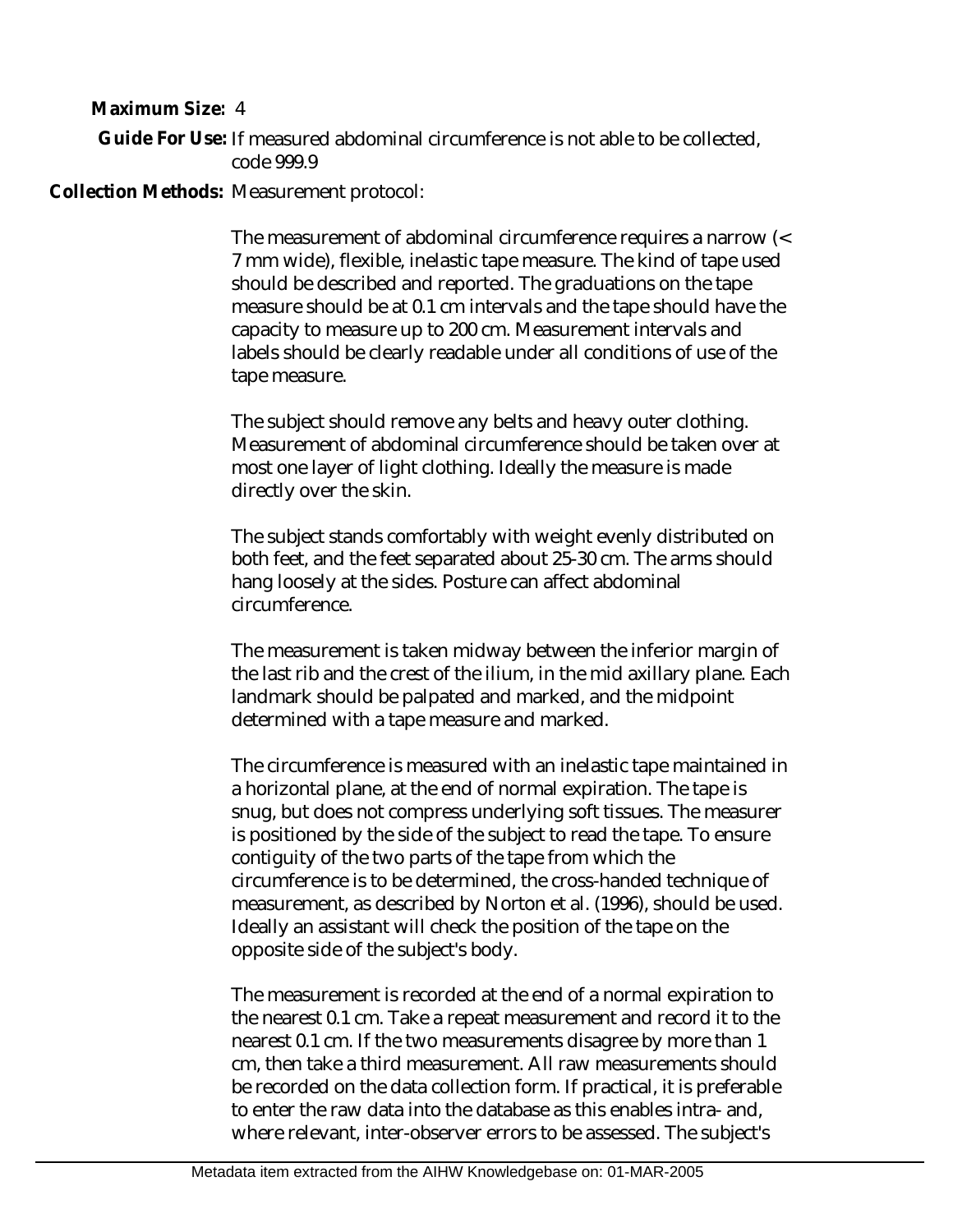measured abdominal circumference is subsequently calculated as the mean of the two observations, or the mean of the two closest measurements if a third is taken, and recorded on the form. If only a mean value is entered into the database then the data collection forms should be retained.

It may be necessary to round the mean value to the nearest 0.1 cm. If so, rounding should be to the nearest even digit to reduce systematic over reporting (Armitage and Berry 1994). For example, a mean value of 72.25 cm would be rounded to 72.2 cm, while a mean value of 72.35 cm would be rounded to 72.4 cm.

It is recommended that in population surveys, sociodemographic data including ethnicity should be collected, as well as other risk factors including physiological status (e.g. pregnancy), physical activity, smoking and alcohol consumption. Summary statistics may need to be adjusted for these variables.

National health data elements currently exist for sex, date of birth, country of birth and Indigenous Status. Data elements are being developed for physical activity and smoking.

Validation and quality control measures:

Steel tapes should be checked against a 1 metre engineer's rule every 12 months. If tapes other than steel are used they should be checked daily against a steel rule.

Within- and, if relevant, between-observer variability should be reported. They can be assessed by the same (within -) or different (between-) observers repeating the measurement, on the same subjects, under standard conditions after a short time interval. The standard deviation of replicate measurements (technical error of measurement (Pederson & Gore 1996)) between observers should not exceed 2% and be less than 1.5% within observers.

Extreme values at the lower and upper end of the distribution of measured abdominal circumference should be checked both during data collection and after data entry. Individuals should not be excluded on the basis of true biological difference.

Last digit preference, and preference or avoidance of certain values, should be analysed in the total sample and (if relevant) by observer, survey site and over time if the survey period is long.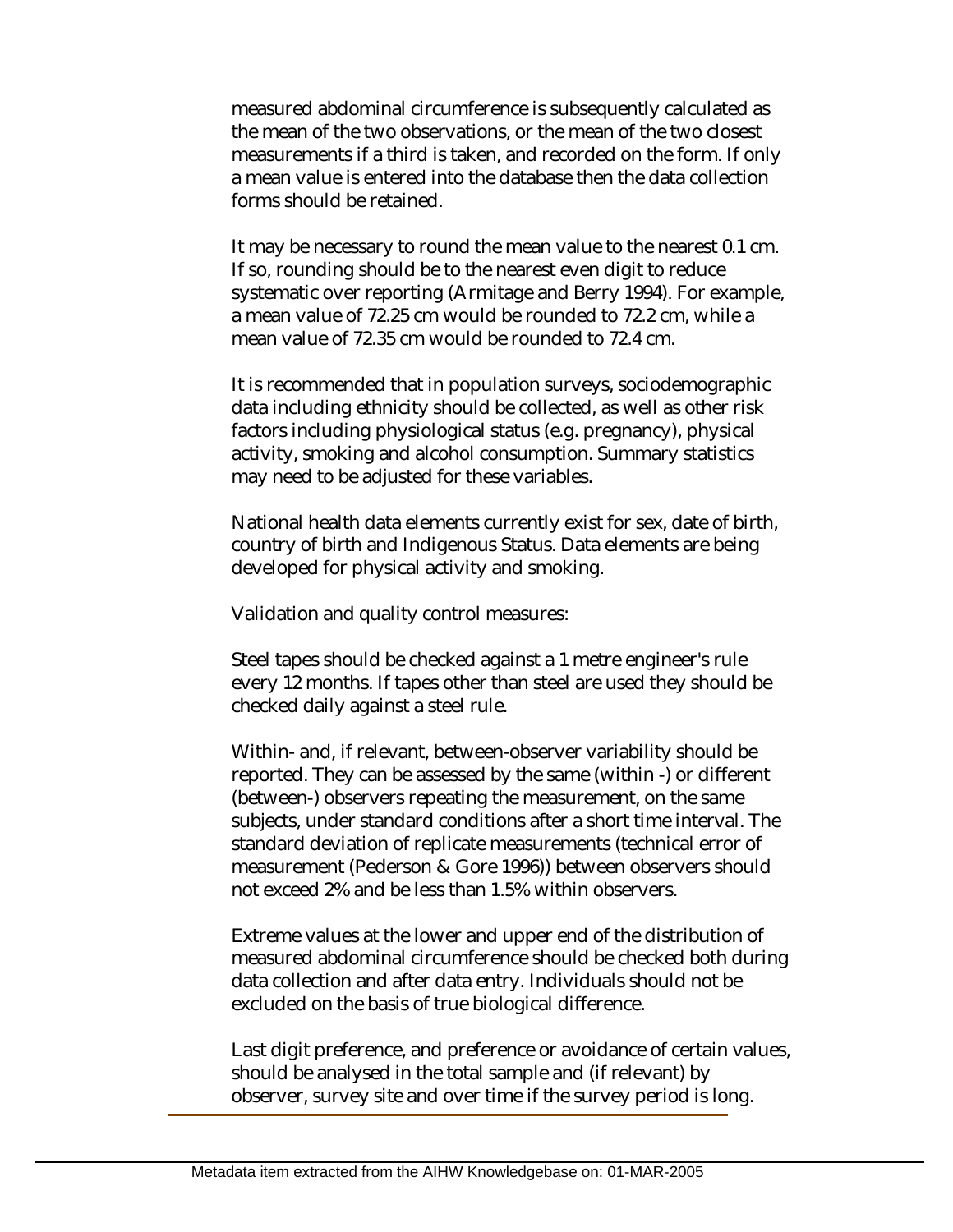### *Administrative Attributes*

Source Document: The measurement protocol described below is that recommended by the World Health Organization (WHO Expert Committee 1995).

Source Organisation: World Health Organization (see also Comments)

Comments: Submitting organisation: The Expert Working Group on Data Standards for Indicators of Body Fatness in Australian Adults through the National Centre for Monitoring Cardiovascular Disease, Australian Institute of Health and Welfare.

> Responsible organisations: National Health Data Committee (NHDC) / National Centre for Monitoring Cardiovascular Disease, Australian Institute of Health and Welfare.

This data element applies to persons aged 18 years or older. It is recommended for use in population surveys and health care settings.

Presentation of data:

Means, 95% confidence intervals, medians and centiles should be reported to one decimal place. Where the sample permits, population estimates should be presented by sex and 5-year age groups. Estimates based on sample surveys may need to take into account sampling weights.

For consistency with conventional practice, and for current comparability with international data sets, recommended centiles are 5, 10, 15, 25, 50, 75, 85, 90 and 95. To estimate the 5th and 95th centiles a sample size of at least 200 is recommended for each group for which the centiles are being specified.

For reporting purposes, it may be desirable to present abdominal circumference in categories. It is recommended that 5 cm groupings are used for this purpose. Abdominal circumference should not be rounded before categorisation. The following categories may be appropriate for describing the abdominal circumferences of Australian men and women, although the range will depend on the population.

Abdom  $< 60$  cm  $60 \text{ cm} = \text{Abdom} < 65 \text{ cm}$  $65 \text{ cm} = \text{Abdom} < 70 \text{ cm}$ ... in 5 cm categories 105 cm = Abdom < 110 cm